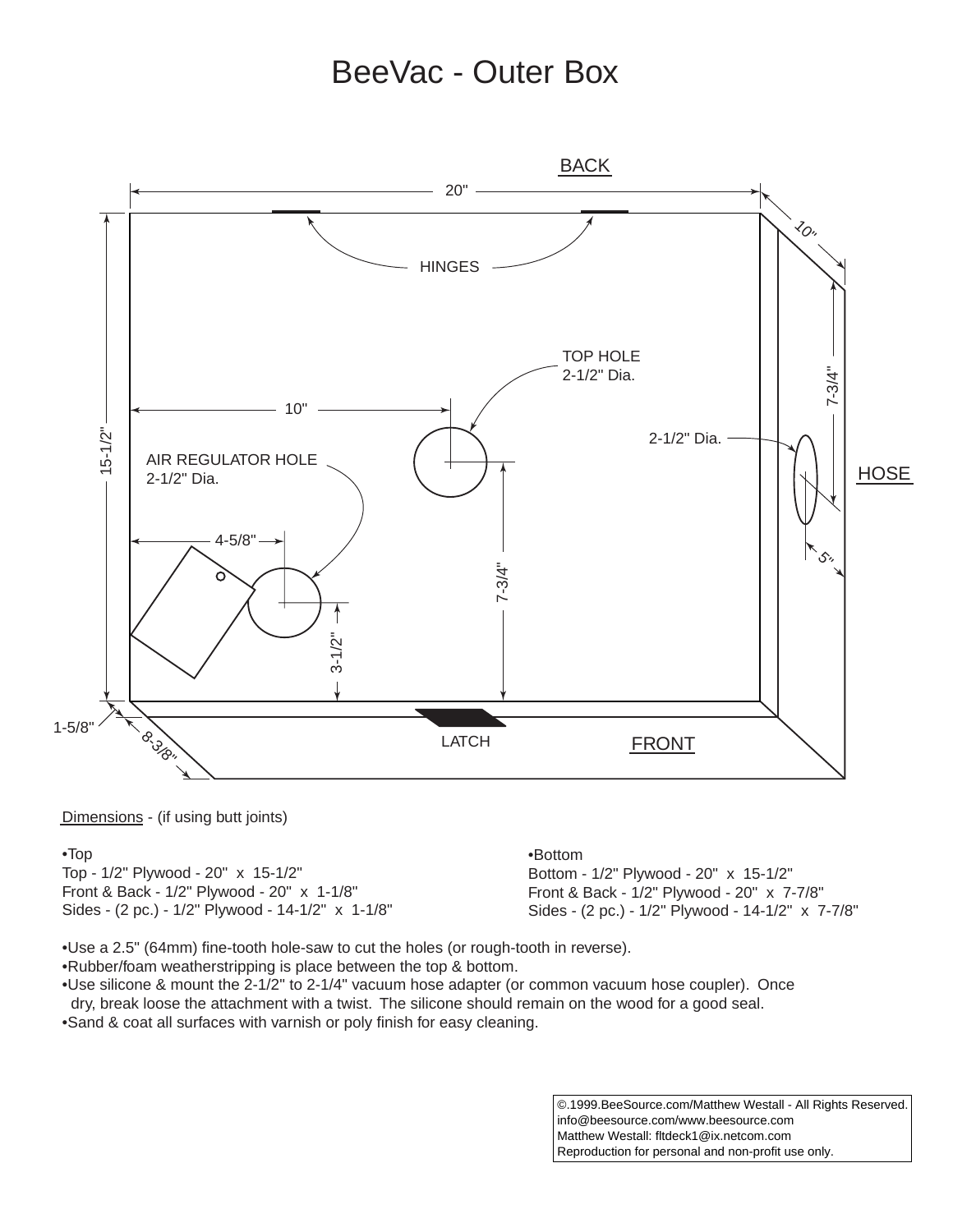# BeeVac Outer Box - Underside of Top



-1/8" Hardware Cloth - staple to underside of top surrounding air-regulator to keep bees outside the box from getting sucked into the box and into the vacuum.

-Leave the hole to the wet-vac motor open as the edges of the motor will likely stick down below the 1/2" plywood top. As long as the 'inner box' is solidly 'bee-proof', no bees should be sucked up through the vacuum.

# BeeVac Outer Box - spacers to hold inner box:

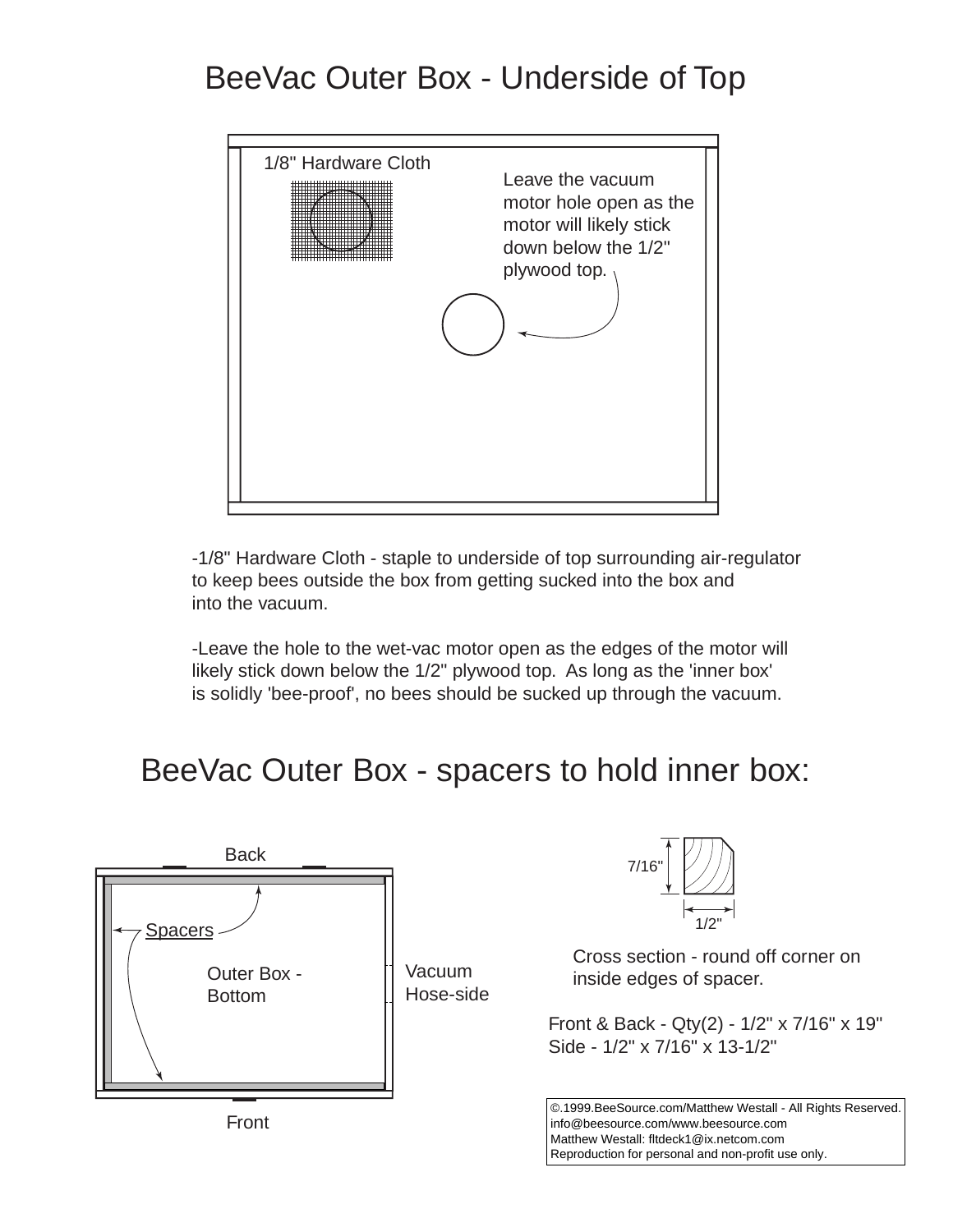## BeeVac - Inner Box



Reproduction for personal and non-profit use only.